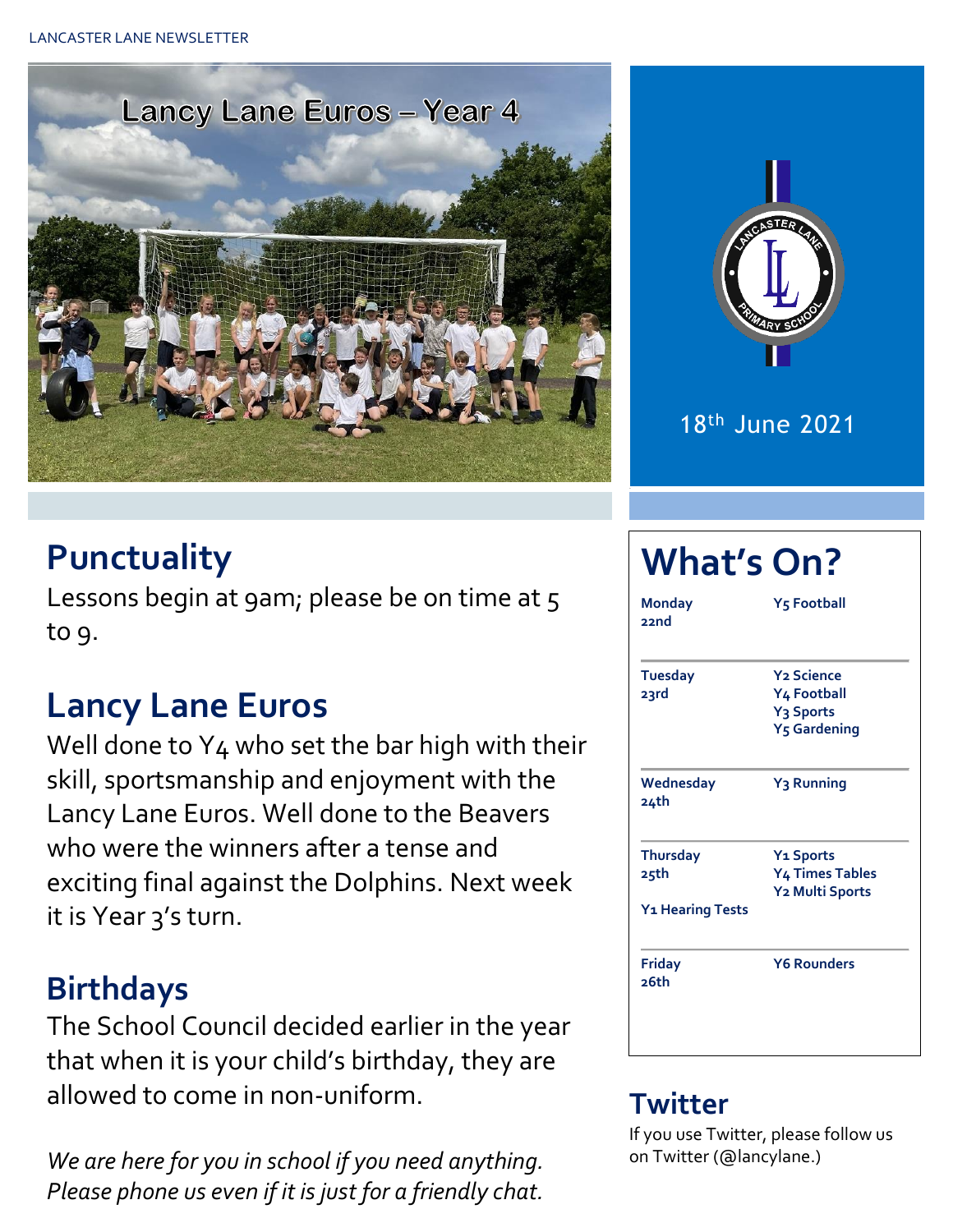## **Breakfast Club Stoppers After School Club**

This week at Breakfast Club the children have enjoyed talking tactics with Mr Johnson for the forthcoming Lancy Lane Euros.

#### **Stoppers After School Club**

This week at Stoppers the children have been making Father's Day cards.

The staff in Breakfast Club and Stoppers can work around one off sessions and shift patterns. If you require a place at either club or if you require a one off session we require payment on the day please.

#### **Running Track**

Following on from the ParentMail sent yesterday, the grand opening of the running track to the local community will commence once the security posts securing the outdoor gym equipment is re-set.

### **Uniform**

Please make sure your child's name is in all items of your child's clothing.

## **And finally ….**.

It always seems impossible until it is done.